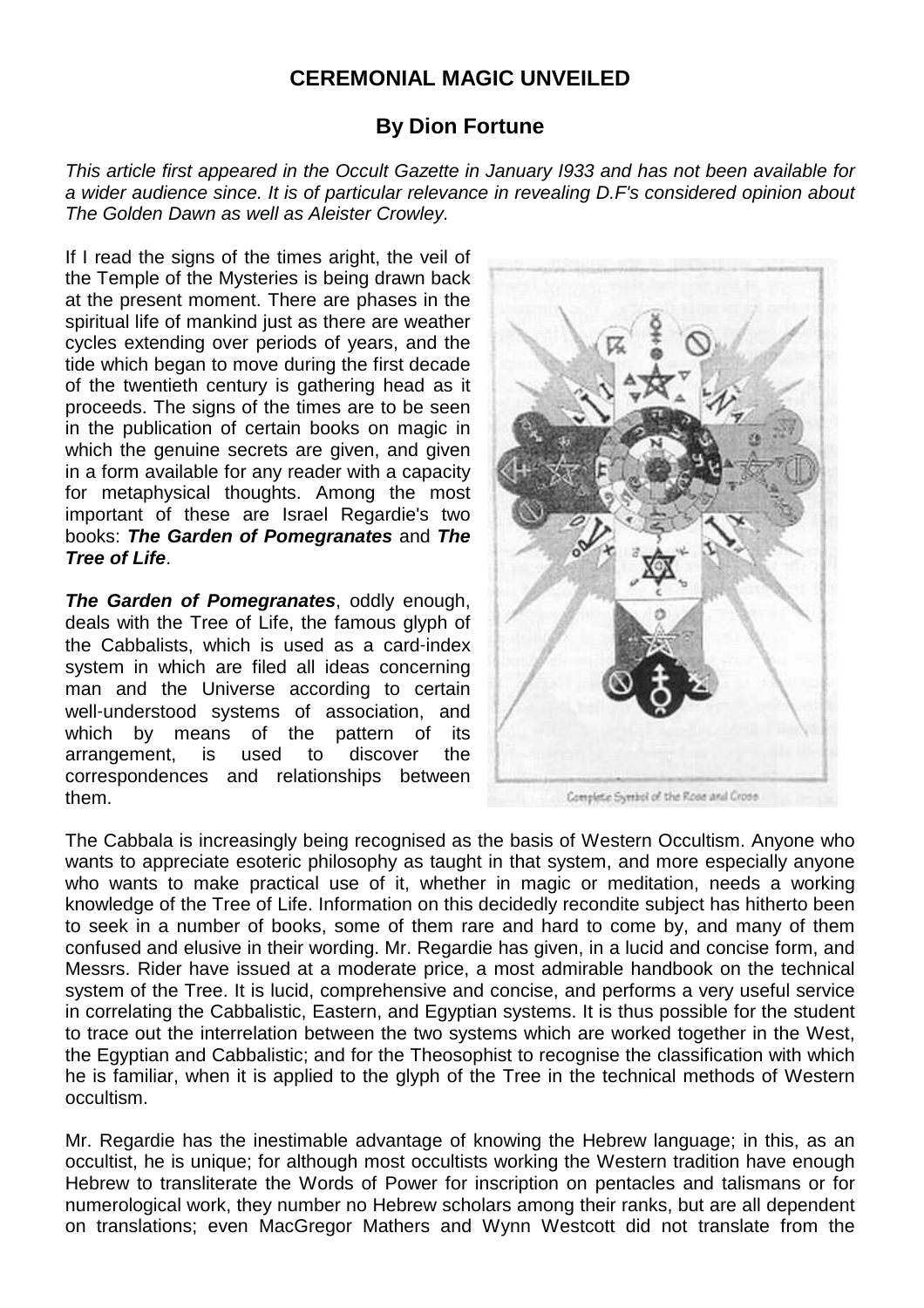original Hebrew but from Latin versions, and they have saddled the Western schools with some tiresome errors of transliteration and pronunciation.

Mr. Regardie gives a classification of the Tree and the constitution of man according to the Cabbalists, and of the correspondences between them, which is much more lucid and illuminating even than that given in McGregor Mathers' admirable introductory essay to **The Qabalah Unveiled**, for he gives the correspondences in terms of modern psychology as well as of metaphysics and the psychic states.

The sections of the book, however, which will be of chief interest to students of the occult, and which will cause bitter heartburnings in certain quarters, are his chapters on the attributions and correspondences of the Ten Holy Sephiroth and the Twenty-two Paths between them. These attributions have been among the special preserves of certain occult schools; but Mr. Regardie gives them, even to the jealously guarded secret of the correct attribution of the Tarot trumps. There will certainly be heartburnings!

Mr. Regardie does not specifically state his authorities, but it is unquestionably the system taught in the **"Order of the Golden Dawn"**, founded by the late S. L. McGregor Mathers, that he is using. If I have been a Rehoboam who has scourged occult secrecy with whips, Mr. Regardie is a Jeroboam who is using scorpions!

However, he has my unqualified blessing, for what it is worth to him. There is no legitimate reason that I have ever been able to see for keeping these things secret. If they have any value as an aid to spiritual development, and I for one believe that they have the highest value, there can be no justification for withholding them from the world. The only reason of which I am

aware, and one which I suspect of being a weighty one with those who have so long sat resolutely upon the lid of occult secrecy, is that for purposes of priestcraft and prestige a secret system is a useful weapon. A weighty reason, this, human nature being what it is, but not a justification in the eyes of those who have the welfare of humanity at heart.

It has always been the custom of the **"Golden Dawn"** to wrap itself in the utmost secrecy. To a certain extent this secrecy is unquestionably necessary, for many eminent people have at different times belonged to the Order, and they would not have dared to have done so if they



could not have been sure of preserving the secret of their interest in matters occult. Consequently the strict secrecy concerning the names of members and the places of meeting was and always will be essential.

Secrecy is also necessary concerning initiation rites if they are to be psychologically effective; for they should have an element of surprise for the candidate; and the possession of their secrets, from which the rest of the world is excluded, builds up a group mind out of the pooled mentalities of the initiated brethren according to certain well-understood psychological laws.

Secrecy concerning practical formulae of ceremonial magic is also advisable, for if they are used indiscriminately, the virtue goes out of them. All these formulae have unwritten astral workings attached to them; if they are used in ignorance by the uninitiated, and without the astral workings, the magnetism which has been worked up in the symbols is given off and not replaced; but when they are used by the trained occultist, who performs the astral workings with power, more magnetism is worked up than is given off, and the symbols become stronger. That is why the old formulae, which have been used by generations of trained adepts, are so extraordinarily powerful.

Beyond this I do not think occult secrecy ought to go, and I am certainly not prepared to assist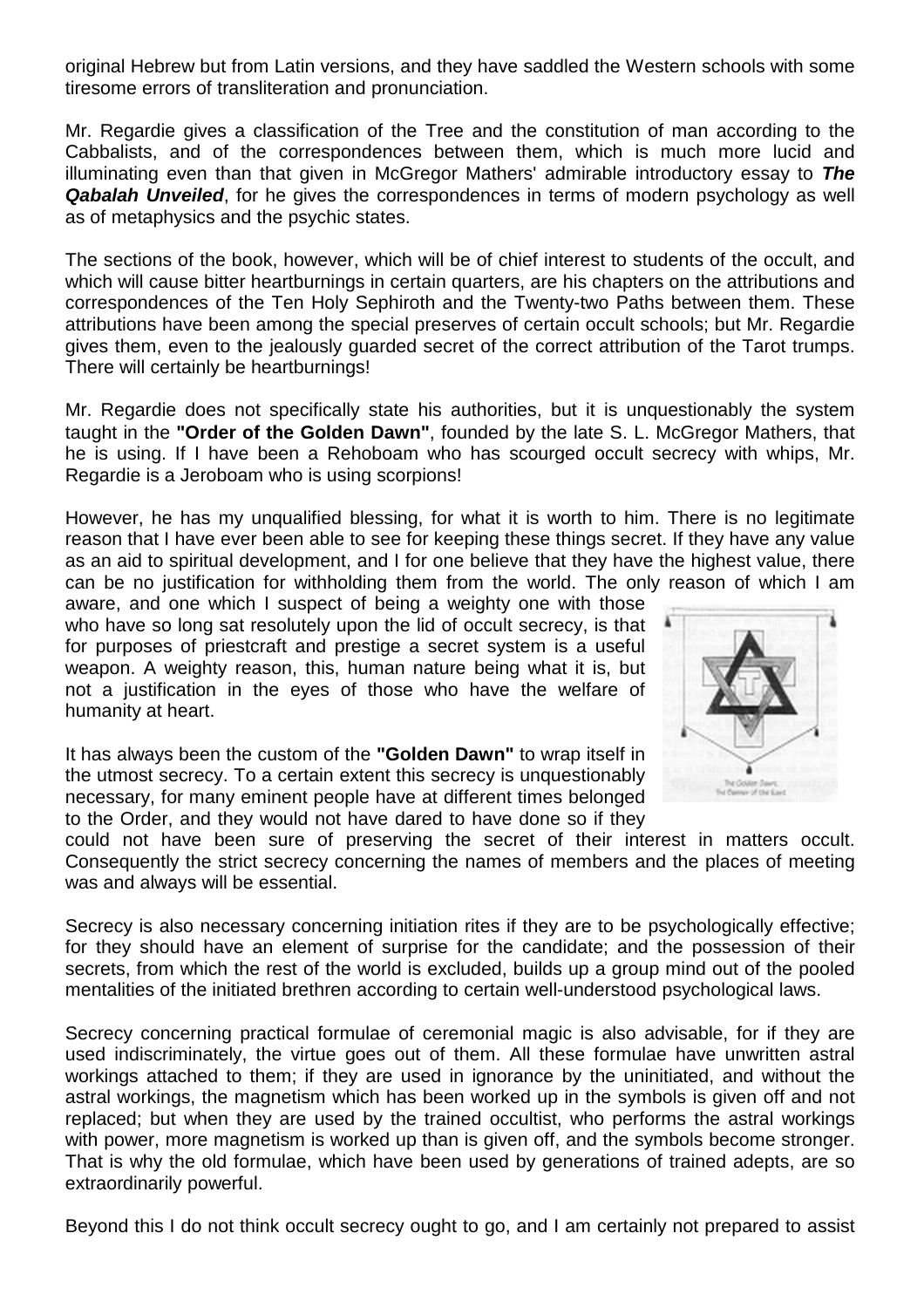it. It is not possible to keep back the tide. Save for the reservations regarding the actual rituals, the day of occult secrecy is over. Whosoever profit by the teachings ought to have them.

Mr. Regardie handles, very wisely, the section of his book dealing with the ceremonial rites, for he gives the principles without the actual formulae. The only formula he gives in full is that of the Banishing Ritual of the Lesser Pentagram. I was at first inclined to quarrel with him for giving this, for one feels instinctively that a formula which is messed about by all and sundry will not long retain its value for anybody. But on second thoughts I am inclined to acquit him. It is this formula which is given to the student immediately on initiation, long before he is taught any practical working, in order that he may be in a position to protect himself in case of astral trouble. If Mr. Regardie is justified in drawing back the veil at all, then he is, undoubtedly, justified in providing the necessary protection against anything untoward that may come through that veil. The Lesser Pentagram is of the nature of a fire extinguisher, and it is very necessary to have some such device handy, when one adventures into such highly charged levels of the Unseen as are contacted by the methods he describes.

Now what is going to be the outcome of this general disclosure of the secrets of the Mysteries?

As in most drastic happenings, the results will be mixed; but it is my belief that the good will far outweigh the evil. That some folk will burn their fingers experimenting with that which they do not understand I have no doubt, but on the whole the gain to serious students will be inestimable. Mr. Regardie has done his work admirably, both in the spirit and in the letter. **The Tree of Life** is a book which it would be difficult to praise too highly; it is going to be one of the classics of occultism.



When the secrets of the Mysteries are given forth in this manner and with this spirit, I, for one, decline to believe that they are either betrayed or profaned, but rather that the author is duly accredited to speak on behalf of Those who can bind or loose, irrespective of tradition or, oaths of secrecy. It is a curious fact that this is the third book of its kind to become available at the present moment. I see from an article in the November number of this magazine that Foyle's are issuing Crowley's **Magick** in a cheap edition, thus rendering it available for the general student, who has probably never heard of, or could not afford to purchase, the privately printed edition which appeared in Paris a couple of years ago. The third person of this unholy trinity of revealers of the Mysteries is my humble self, who has been doing much the same thing as Mr. Regardie in a series of articles on the Cabbala which has been running in my own magazine, **The Inner Light**.

I know that I undertook this work under a strong inner compulsion that this teaching must now be given out to the world; that it was the will of Those who held the keys that the door should be set open in these matters, and that we were about to enter on an entirely new phase of occult activity. So far as I can see, ceremonial magic is coming out into the open, as witness even the futile operations of Mr. Harry Price on the Brocken, concerning which I had something to say in a previous issue of the Occult Review. One does not see sporadic manifestations of the same thing springing up here and there in entire independence; they come from a common source. This source I believe to be one of those high spring tides in things spiritual which, from time to time, visit our earth. For any organisation to try and close the sluice-gates against it by oaths of secrecy, is to keep back the Atlantic with a broom.

It is, therefore, important for those who have knowledge of the subject to recognise the change which has taken place in the occult field, lest that field be abandoned to the operations of quacks. Now that so much has been said by both Regardie and Crowley, it is necessary to say a little more, and so elucidate the whole situation. It must be obvious to anyone who compares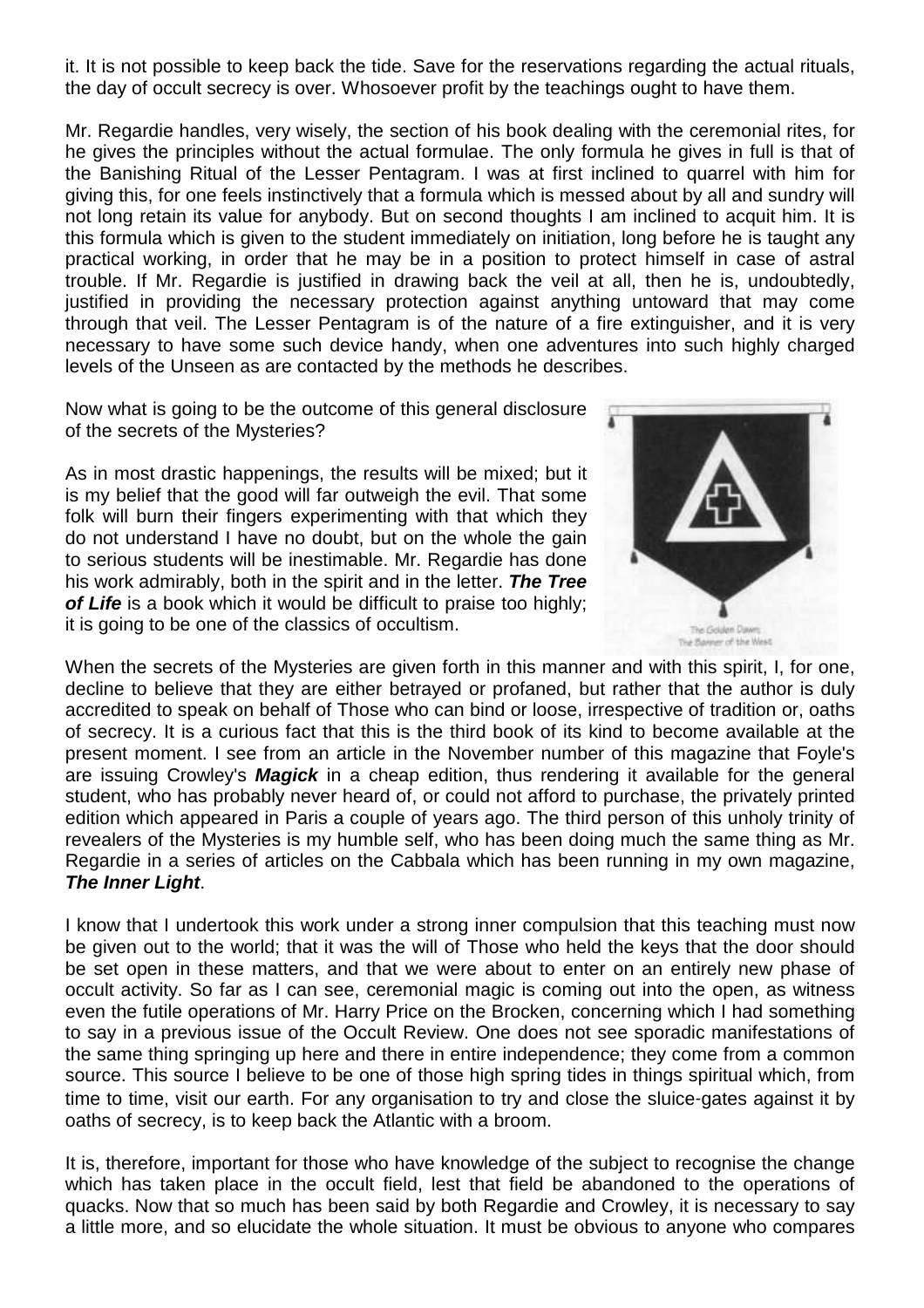them that **The Garden of Pomegranates** and **Tree of Life**, by Regardie; **Magick**, by Crowley; and **The Mystical Qabalah**, by myself, are all dealing with the same system, and the question naturally arises, who has cribbed from which? The answer to this is very simple; the system dealt with is not the private property of any one of us, but is that which I have frequently referred to in my writings as the Western Esoteric Tradition. I have always been guarded in my references to this matter, because I took some pretty stringent initiation oaths, and I do not care for the responsibility of breaking those oaths; but, as previously noted, I have never pretended ignorance of, or misled any one concerning matters that others had taken the responsibility of making public. I have never had a taste for priestcraft, whatever other sins as chela or guru may justly be ascribed to me. Mr. Regardie's revelation frees my hands considerably further, for it does not appear to me that there is very much he has left unsaid. I expect that the pontiffs of the mysteries will tell their neophytes that his books are inaccurate and incomplete; but I think they will find, after they have served ten years for Leah and another ten for Rachel, as I was made to do, that they are neither inaccurate nor incomplete, and a very great deal better put together than the official knowledge papers and side lectures.

Now concerning the nature of these mysterious mysteries; as I have already explained, I am wrapped up in oaths of secrecy like a cat in a fly-paper, but I do not feel that this debars me from quoting the published works of other writers. When Mrs. McGregor Mathers, in her introduction to the second edition of her husband's translation of **The Qabalah Denudata** refers, in explicit terms, to the mystery school he founded, and intimates that admission may be obtained thereto by applying to her, care of her publishers, and when she publishes a pamphlet for propaganda purposes in the United States which is even more explicit, who am I that I should plead ignorance of the existence of such an Order? And when W B. Yeats says, in his autobiography, that the Order founded by Mr. Mathers was called the **"Golden Dawn"**, am I to pretend that I do not know what the mysterious initials G. D. stand for? Am I also to pretend, in view of what he has to say of his experiences while he was a member, and of the confirmatory remarks of George Moore in his autobiographical book, **Ave atque Vale**, that I do not know that the **"Golden Dawn"** concerns itself with ceremonial magic? Does my initiation oath require me to deny these matters or to profess my ignorance of them? If so, it requires me to tell lies.

The **"Golden Dawn"** is alleged to owe its origin to the discovery by Mathers of a set of mysterious cipher manuscripts; these manuscripts exist, for I have talked with trustworthy persons who have seen them; but as they were in cipher, they were not able to bear testimony concerning their contents. In these manuscripts Mathers is supposed to have found the outline of the **"Golden Dawn"** rituals and the system of correspondences which is the key to its teaching, including the correct attribution of the Tarot trumps on the Tree of Life, which enables them to be linked Lip with the astrological signs, a secret that students have Iong sought to discover. It is this system which Crowley uses in his **Equinox**, **777**, **Book Four**, and his recently published **Magick**; which Regardie uses in both his books, and which I am using in my **Mystical Qabalah**, now appearing serially in my own magazine. We have none of us cribbed from each other, but have all drawn upon the Mathers' manuscripts.

I personally drew direct, because I possess these manuscripts; but I did not take the responsibility of publishing them, or any of their contents, but worked from Crowley's **777**, as I acknowledged in my articles, using my

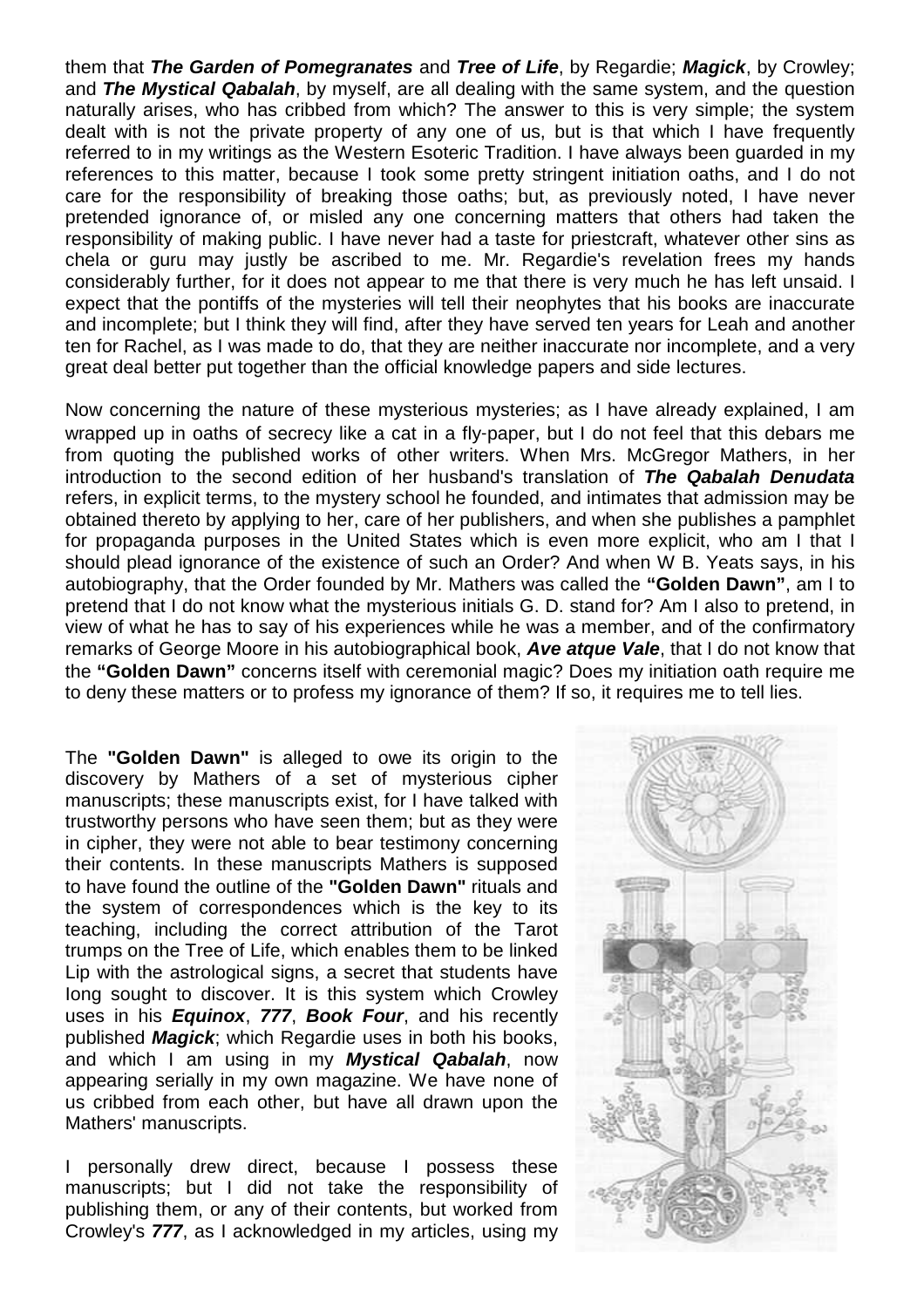knowledge of the Mathers manuscript for counter-checking purposes. I may say that I found Crowley's books to be accurate. He himself does not acknowledge his sources in his recently published **Magick**, but in his **Equinox,** now out of



print, he expressly declares that he is making public the **"Golden Damn"** system as commanded by the Secret Chiefs. Regardie himself acknowledges his indebtedness to the published works of Mathers, Wynn Westcott and Crowley; but as Mathers and Wynn Westcott never put any of these correspondences into their published works, and Regardie could not have been in direct touch with the G. D. or he would have known it was not defunct, I conclude he has drawn his information from Crowley's **"A.A"**, which is simply the G. D. system under another name or so it appears to me to be from what its founder says about it.

Thus I think we may claim to have traced out this system of correspondences and its antecedents: Crowley and I drew direct from Mathers "Golden Dawn", and Regardie drew from Crowley's "A. A".

The next point we have to solve in unravelling our mystery is the relationship of the different characters in this drama to each other. Crowley and Mathers quarrelled. Exactly why, I do not know; incompatibility of temperament was probably the fundamental cause, whatever the actual occasion of their break may have been. Crowley then started the publication of his magazine, The Equinox, which came out twice yearly for five years in England and made a fresh start in America after the War with one volume, but never got any further. These eleven volumes are highly prized by the more advanced students of occultism, and the complete set is hard to come by and commands high prices. Some of the contents, however, have been reprinted in Magick, together with a certain amount of new material.

In this magazine Crowley deliberately gave away all that he possessed of Mathers' secrets, including some of his rituals, and tore Mathers' character to shreds. I have never met either of the persons concerned in this dispute, but it appears to me that the abuse Crowley heaps on Mathers in the pages of his magazine is far more likely to reflect on himself than it is upon Mathers. In his criticisms of the manner in which Mathers conducted his organisation he is, I think, upon surer ground, for I found exactly the same problems confronting me when I myself joined it some years after he left. Practical teaching from official sources was conspicuous by its absence, and unless one was lucky enough to have a personal friend among its members with a gift of exposition, one was left high and dry. One was put through the ceremonies, given the bare bones of the system in the knowledge lectures and a few commentaries on them called side lectures, for the most part of very inferior quality, and left to one's own devices. The glory had departed in the days when I knew the Order, for most of its original members were dead or withdrawn; it had suffered severely during the war, and was manned mainly by widows and grey-bearded ancients; and the widows of its founders were somewhat in the position of the widow of a certain famous artist when she was asked if meant to carry on her husband's business. The cloak of Elijah did not necessarily descend on Mrs. Elishah. Nevertheless, anyone with any psychic perceptions at all could not fail to realise that there was power in the ceremonies and formulae; and anyone who made a study of them also speedily found out that in the system of correspondences taught in the G. D. they had got something of inestimable value.

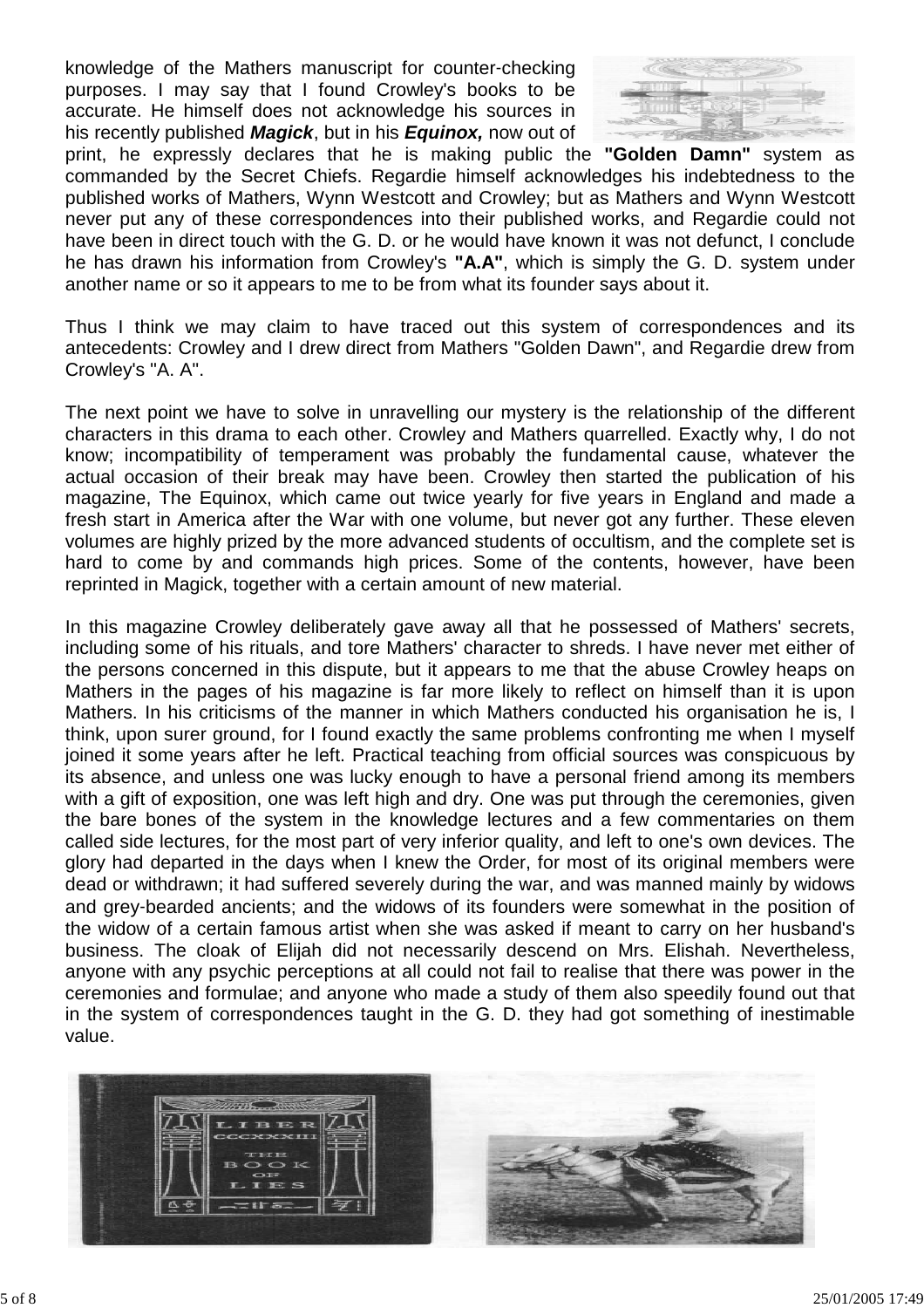

Frater Perdurabo's Book of Lies

Frater Perdurabo on the Deosai Plateaux End of his first Himalayan Expedition (Aleister Crowley pictures himself on a donkey in his Book of Lies 1913)

These correspondences which were scattered through the knowledge papers of the G. D. in extricable confusion, for Mathers seemed to have a peculiar gift for putting his teaching in the most inassimilable form possible (perhaps due to too much reading of Rabbinical literature), were sorted out and assembled in readily available form by Crowley and published in his book **777**. This book is now out of print, but the more important of its contents are reprinted in the fourth volume of **Magick**. It is this book which I made use of for my **Mystical Qabalah** and I imagine that Regardie also used it for his **Garden of Pomegranates.**

He has drawn very extensively upon Crowley's writings for his inspiration and information, and so much controversy has centred around the personality of that extraordinary man, that it is only fair to Mr. Regardie to quote a passage in which he explains his attitude in the matter.

He says, on page 40, of **The Tree of Life**: "It will be noted that I have quoted freely from Aleister Crowley, and it is imperative clearly to define my attitude towards this man of genius.... It is a pity, as I see it, that the public should be robbed of that superlative freshness and originality which are his, and deprived of those aspects of his teaching which are fine, ennobling and enduring, simply because of a certain proportion of his literary output which is certainly banal, petty, unimportant, and, no doubt, very reprehensible. The personalities and private lives of these individuals concern me not at all, and I do not feel disposed to discuss them."

This, in my opinion, is the right attitude to adopt in the matter. I do not think any educated person will dispute the statement that a man's literary work should be judged impartially as literature, and that his character should not weigh in the balance, either for or against. Ovid and Byron both had to leave their country for their country's good, but that does not prevent their writings being reckoned as great literature. In a hundred years' time, when the controversies concerning his personality have died down, Crowley will be recognised, quite apart from his occult work, as a great English writer of both prose and poetry. The man whose work finds inclusion in **The Oxford Book of Mystical Verse** can meet the jeers of even such an eminent critic as G. K. Chesterton on a level. Although Crowley's writings are marred by the grossest ribaldry and the foulest personal abuse, they are the works of a man of genius and a writer of magnificent English, and it is a great loss to occult literature that they are not available for the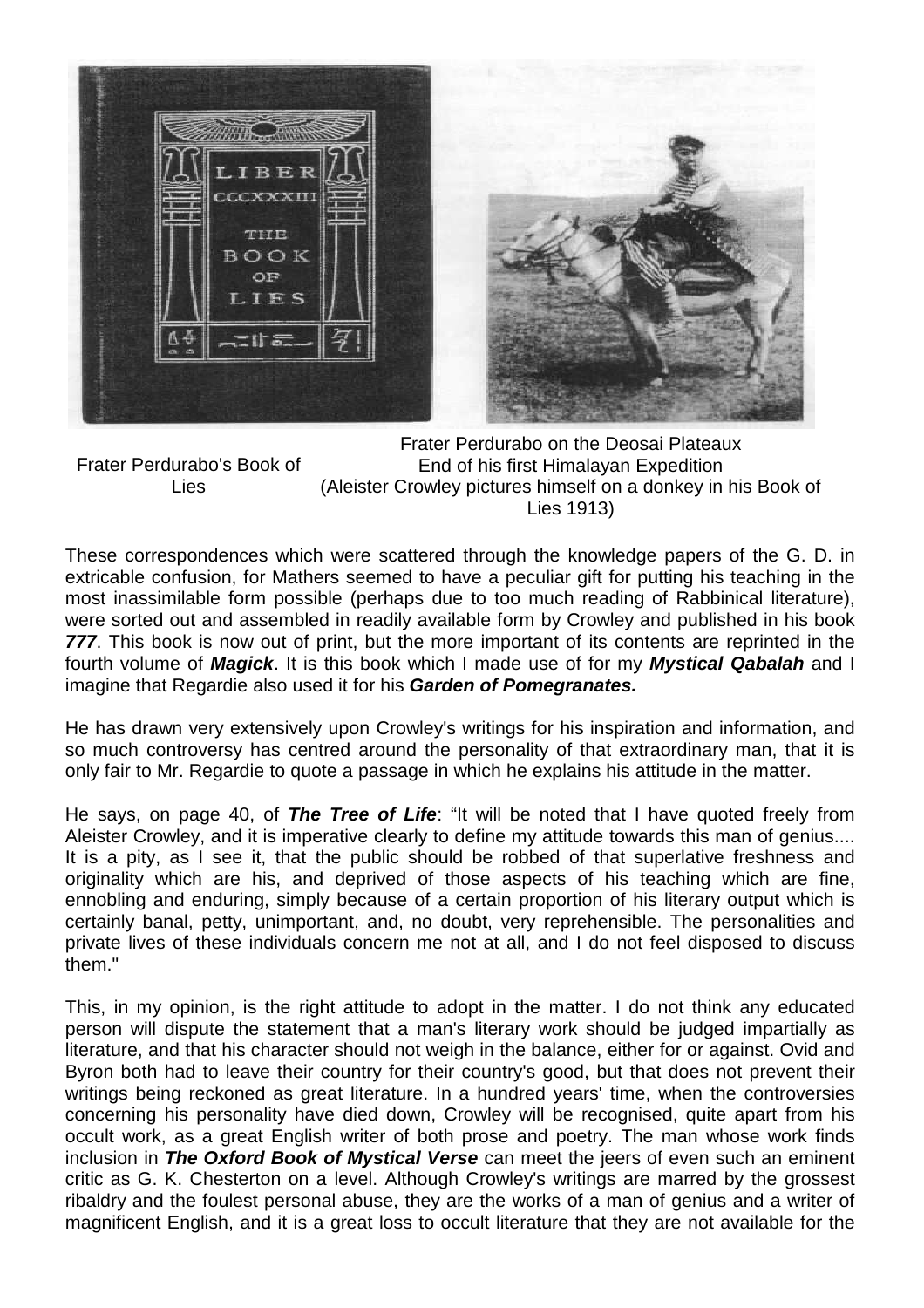general reader. There could be no more valuable contribution to the occult movement than a collected edition of the works of this very great writer, edited and annotated by some such sympathetic hand as that of Mr. Regardie, and with the personalities cut out,

To speak any word in mitigation of the general condemnation of Crowley is a thankless task, for panic-stricken people immediately conclude that one is in league with the devil. Nevertheless Mr. Regardie has had the courage to do this, and I should like to add my voice to his. To make use of a man's work without acknowledgment is no better than picking pockets.

As the **"Golden Dawn" "The A.A."** and my own **"Inner Light"** must appear to the uninformed observer to be more or less mixed up together, I feel it is advisable to disentangle them. The deeper issues of occultism are evidently going to come out into the open in the near future; therefore a clearing of the ground is imperative.

It may be as well to explain my own position in relation to the "Golden Dawn`. I joined the southern branch of the Scottish section of it, since disbanded, in 1919, and transferred from there to the section of it of which Mrs. McGregor Mathers was the head, and which claimed the only orthodoxy. She nearly turned me out for writing **The Esoteric Philosophy of Love and Marriage**, on the grounds that I was betraying the inner teaching of the Order, but it was pointed out to her that I had not then got the degree in which that teaching was given, and I was pardoned. She suspended me for some months for writing **Sane Occultism**, and finally turned me out because certain symbols had not appeared in my aura a perfectly unanswerable charge. However, I transferred again to yet another section of the Order, where, for the first time, I saw justice done to what is, in my opinion, a very great system, and continued my studies without interruption.

The Fraternity of the Inner Light" was founded by me in agreement with Mrs. Mathers, to be an Outer Court to the **"Golden Dawn"** system. All went well at first, and I was in high favour; but presently I fell from grace; why I never knew. No specific charges were ever made against me, save that of not having the proper symbols in my aura. Finally I was turned out without reason assigned, save the ridiculous one above. My experiences, when I persisted in using the Order system, I have related in **Psychic Self-Defence**. Unpleasant as those experiences were, the fact remains that Mrs. Mathers' rejection of me did not close the gates of the Order to me on either the outer or the inner planes.

I personally believe that the Temples of the Mysteries are not houses made with hands, but are eternal in the heavens. I no more believe McGregor Mathers' story of meeting mysterious adepts in the Bois de Boulogne than I believe Leadbeater's stories of the Masters and their marble seats. There is not only folly, but fraud in confusing the planes, and representing that which was experienced subjectively as having actually happened in the world of matter.

I have given my life to occultism since I was a young girl, and everything I have seen and experienced, on both the inner and the outer planes, points away from any centralised human organisation. I have seen the most extravagant claims made on behalf of some such Great White Lodge or Temple of the Illuminati, especially by certain American enterprises, for I refuse to call them occult orders; but I have never seen them substantiated. In fact, those who are loudest in their claims give out teaching which would disgrace a patent medicine circular. By their fruits ye shall know them and the fruits of these self-styled adepti are bilious concoctions.

The eternal temple in the heavens, however, is another matter and innumerable witnesses, of every age and faith, have borne witness to its existence; but they all declare that it is reached in vision, and not by any journey into the wilderness, however remote. It is to this eternal temple, and the Masters who rule therein, that I personally look for my inspiration and my authority to initiate. Whatever system I use is a means to an end and nothing more. I value tradition, however, because I find it to possess a psychic efficacy which is lacking in original systems,